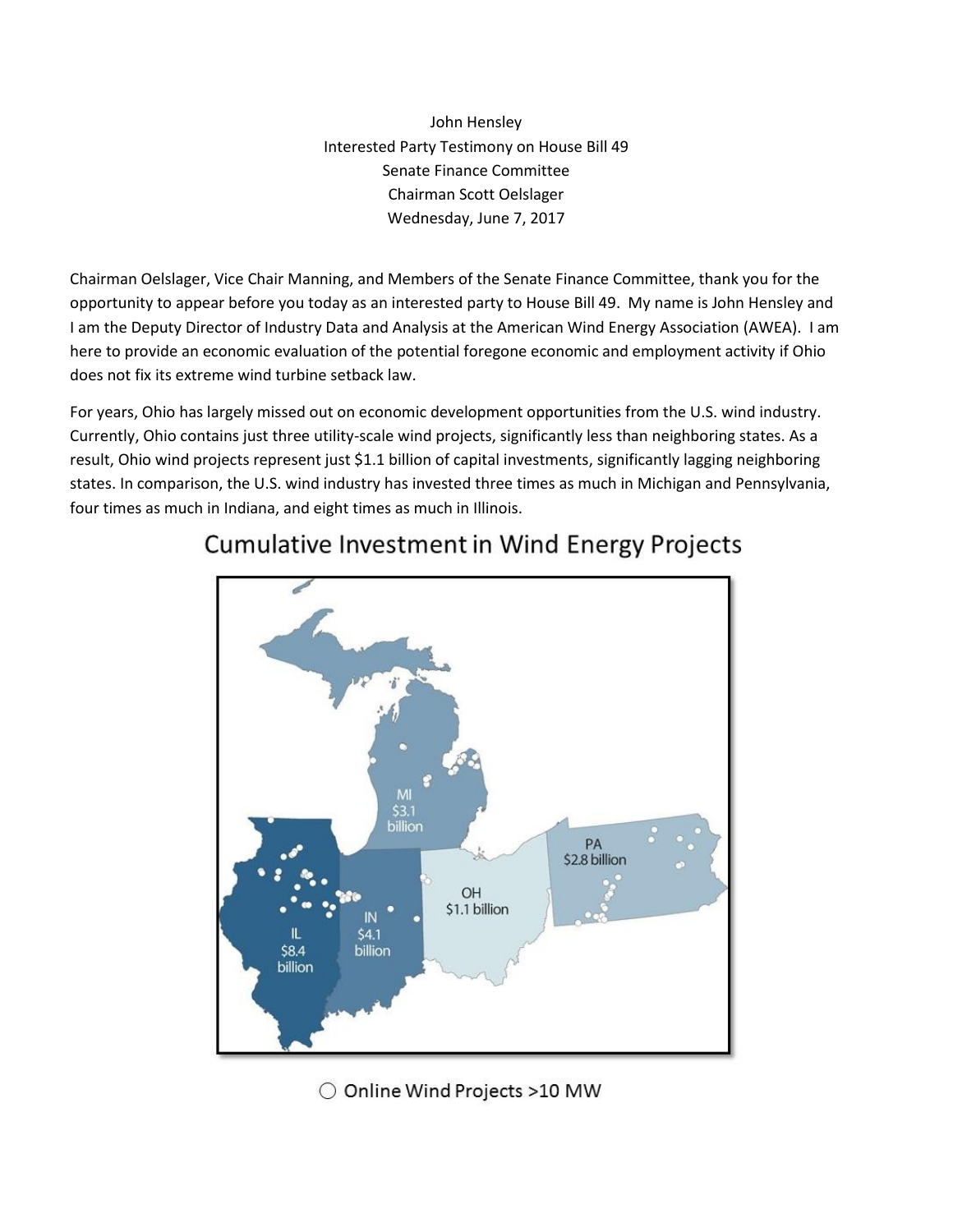Earlier in the decade, this lag in investment was primarily due to limited accessible wind resources in Ohio. However, today's innovative wind turbine designs – incorporating taller towers and longer blades – allow access to substantial wind resources unreachable just a few years ago. In fact, the National Renewable Energy Laboratory estimates Ohio's technical wind resource exceeds 55,000 megawatts – enough to power over 27 million homes.

Unsurprisingly, wind project developers stand ready to put this resource to productive use. Based on Ohio siting applications and company records, developers have plans to build over 3,300 MW of new wind projects in the state. If built, these projects are estimated to provide over \$4.2 billion in local economic activity over their life, including capital investment, operational expenditures, tax payments, and lease payments to landowners. And that does not account for the induced benefits resulting from wind project developers staying in hotels, eating at restaurant, buying fuel, going to the movies, or whatever else they may do while designing, building, and working at the project.

Despite the economic potential of these wind projects, most are at risk of not being built due to the siting requirements in the state. In May 2014, HB 483 changed the property line setback requirement so that a wind turbine must be located at least 1,125 feet from the tip of the turbine blade to the nearest adjacent property line. This change made the property line setback for wind turbines that same as the habitual structure setback. In practice, this requires setbacks of approximately 1,300 feet from each turbine's base to the edge of neighboring property. Since the effective date of HB 483, no siting applications for wind power projects have been made to Ohio's Power Siting Board and only one utility-scale wind project has been completed.

Although the law allows already-permitted projects to continue, they may only do so if no amendments to the existing certificates are made. Over the course of a wind project's planning process, certificate amendments may need to be changed several times – to adjust for new wind turbine technology, ensure the layout of the project is optimal for all parties involved, or for environmental reasons. Consequently, some 'grandfathered' projects may not be able to proceed.

The general consensus among project developers is that the current property line setback requirements in Ohio effectively render wind projects unable to be sited and built. Interestingly, in this situation, we know the volume of projects that developers would pursue under less restrictive setback requirements. This presents an opportunity to evaluate suppressed near-term economic development from the wind industry in Ohio.

Economic modeling based on the National Renewable Energy Laboratory's Jobs and Economic Development Impact (JEDI) model and empirical data relating to Payment in Lieu of Taxes (PILOT) agreements for existing wind projects shows that the current pipeline of projects proposed in Ohio would generate \$4.2 billion in local economic activity. This includes: \$2 billion in local capital investment; over \$1 billion in lifetime operational expenditures in the state; \$660 million in PILOT payments to local schools and governments; over \$440 million in land lease payments to landowners; and the need for 13,000 full-time equivalent (FTE) jobs.

Given the different siting statuses of wind projects in Ohio, these potential economic benefits can be broken out for projects the Ohio Public Siting Board (PSB) has already approved and for proposed projects. Through March 2017, the Ohio PSB has approved 1,232 MW of wind projects. If fully built these projects will generate an estimated \$732 million in local capital investment. Ohio contains more than 60 wind-related manufacturing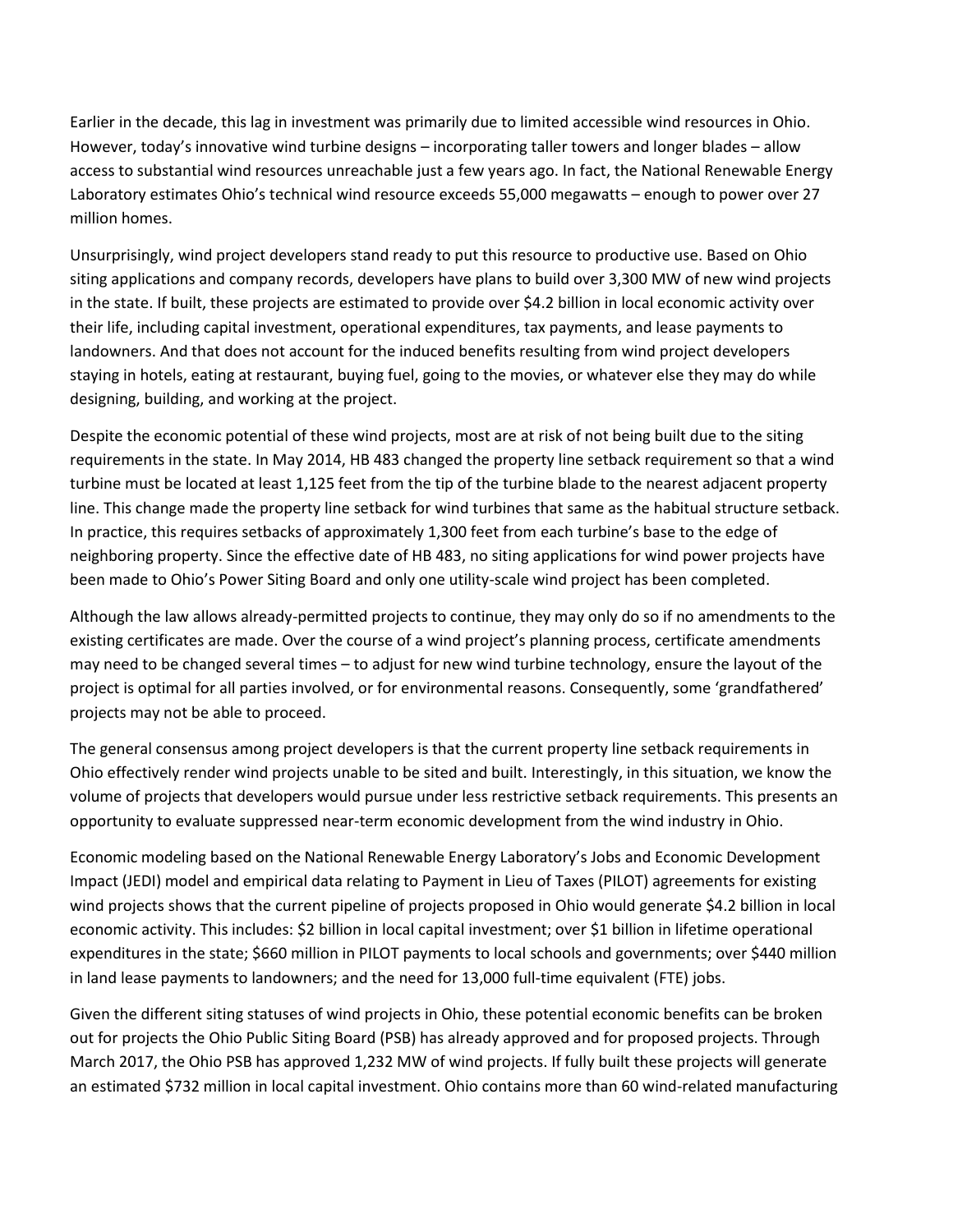facilities producing component for the wind industry. These projects will undoubtedly bring additional business to these facilities, in addition to requiring planning, engineering, transportation, raw material, and construction services from Ohio businesses. Investments in these services contribute to the \$732 million total. Moreover, the projects will require maintenance and servicing over their expected 30-year lifespan. As a result, project operators will spend a projected \$420 million locally in Ohio. PILOT payments from the project will total an estimated \$250 million and can help pay for new schools, infrastructure projects, or other government projects. Finally, local landowners who lease their land to host the wind turbines will receive more than \$165 million for the use of their land. In total, the eight approved projects would directly drive \$1.6 billion in economic activity and support over 5,000 jobs.



**Economic Impact of Approved Ohio Wind Projects** 

There are at least another nine wind projects totaling 2,070 MW proposed by developers. Similarly, these projects, if built, represent significant rural economic development and infrastructure for Ohio. Initial local capital investment in Ohio of \$1.3 billion is expected. Then over the life of the projects, Ohio could experience \$700 million in operational spending, \$275 million in landowner lease payments, and \$410 million in PILOT revenues. Importantly, these projects will support over 8,100 jobs at the height of construction.